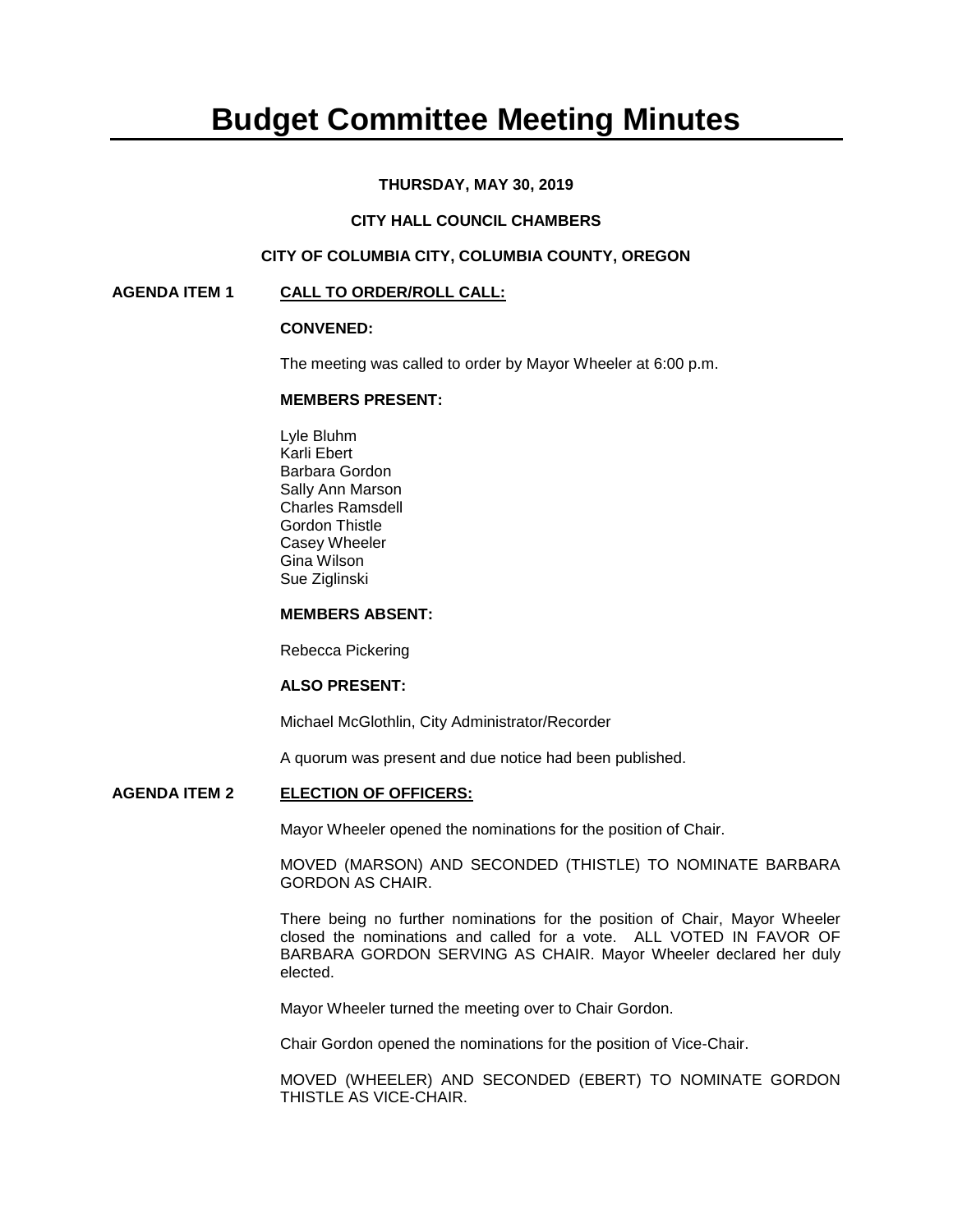There being no further nominations for the position of Vice-Chair, Chair Gordon closed the nominations and called for a vote. ALL VOTED IN FAVOR OF GORDON THISTLE SERVING AS VICE-CHAIR. Chair Gordon declared him duly elected.

Chair Gordon opened the nominations for the position of Secretary.

MOVED (WHEELER) AND SECONDED (MARSON) TO NOMINATE GINA WILSON AS SECRETARY.

There being no further nominations for the position of Secretary, Chair Gordon closed the nominations and called for a vote. ALL VOTED IN FAVOR OF GINA WILSON SERVING AS SECRETARY. Chair Gordon declared her duly elected.

# **AGENDA ITEM 3 BUDGET MESSAGE 2019-20:**

Committee Members indicated they had read the budget message, as well as reviewed the 2019-20 budget document, prior to the meeting. Michael gave a brief overview of the budget message. He noted that there are no proposed increases in water rates, but a 3% increase in sewer rates is proposed for July 1. He said financial projections show that the 3% sewer rate increase is needed to generate the amount of revenue required to pay for operation and maintenance costs, make annual debt payments, meet loan debt coverage requirements, and complete necessary capital improvements. He said this increase is in keeping with current inflation rates as well as the rate study that had been conducted on behalf of the City. He said projections show that another 3% sewer rate increase may be needed next year too, as well as a projected 3% water rate increase based upon the aforementioned factors and the referenced rate study. Michael also said that the projections are very conservative and the need will be reevaluated again this time next year.

Michael said service levels are projected to remain about the same as the current year. He discussed the assumptions that were used during the development of the budget and gave an overview of how the projected beginning fund balances are arrived at. He noted that this year the estimated beginning fund balance for the General Fund falls slightly short of meeting the Fund Balance Policy that calls for at least 3-months operating expenses, but these projections are conservative and the actual fund balance may end up exceeding 3-month operating expenses. He said long-term projections predict that the fund balance shortfall will be corrected by the end of the 2019/20 fiscal year. He said the on-going infrastructure improvement capital projects were the primary cause of the shortfall.

Michael recommended the Budget Committee approve the following changes to the budget:

- Page 5 Budget Message (Strong reserve policies will protect the future of the City) – change total contingency operations of \$236,304 are equal to 14% of the total operating budget, from 5%.
- Page 30 Budget Message (Budget Calendar) the budget calendar was updated to reflect changes in timeline within the budget process.

#### **AGENDA ITEM 4 PUBLIC HEARING: To receive comments from the public on the proposed budget for fiscal year 2019/20.**

Public Hearing opened.

No comments were heard from the public.